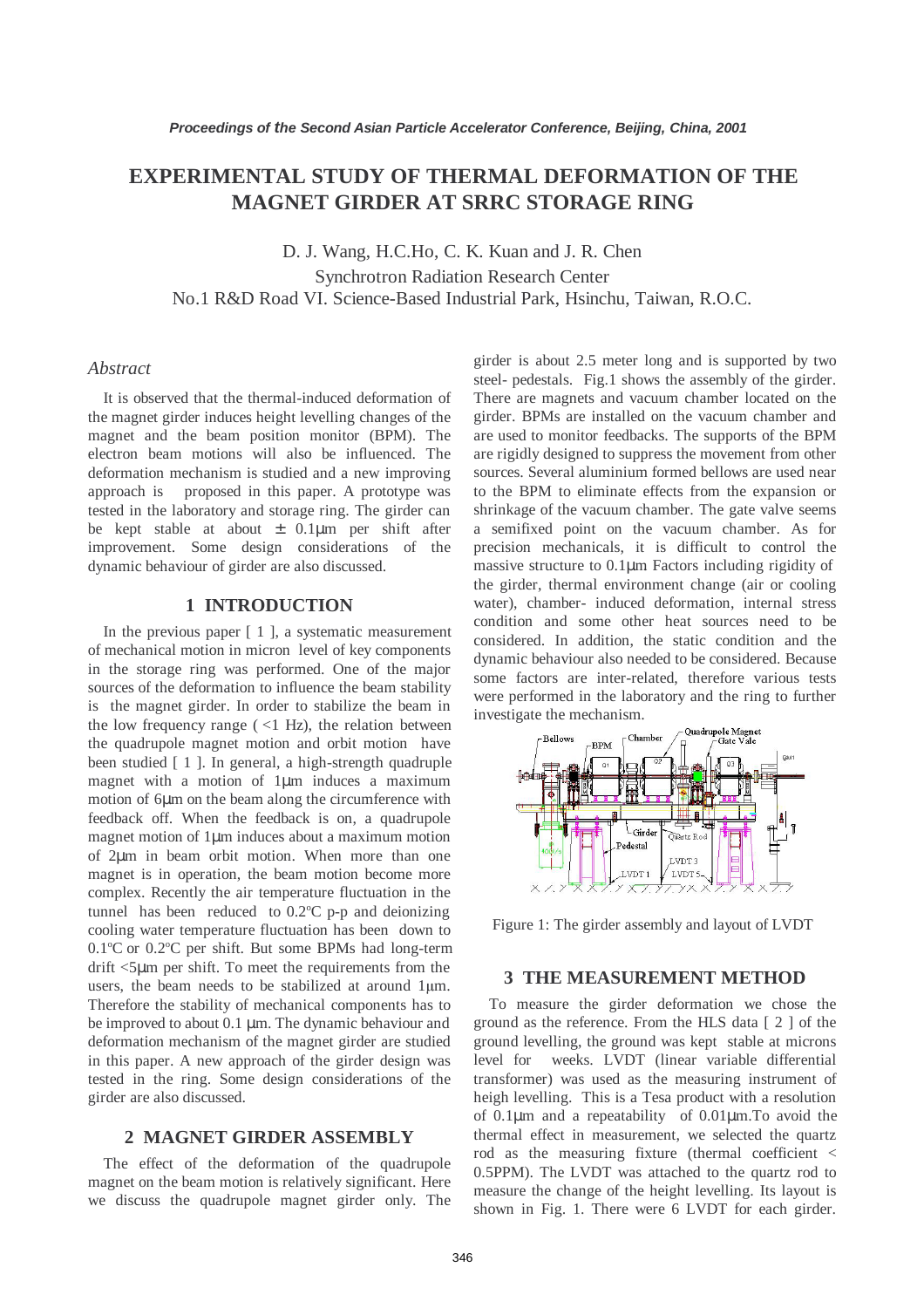When any external forces are applied on the girder and induced the deformation, the LVDT data will indicate the height and angle changes. All the data was PClinked and archived.

The temperatures of the air and the girder were also monitored by the Pt 100. A force gauge with a resolution of 0.1 kg was used to measure the force in some tests.



Figure 2: The temperature difference of the girder and LVDT data without insulation. (2001/8/22)

#### **4 The dynamic behavior of the girde**r

The girder is the biggest mechanical structure in the storage ring. It seemed static during the user's time, but the beam current was decaying gradually. The heat loads from the electromagnet, air condition and cooling water may somehow change. The control of the deformation to a sub-micron order is important for the long-term drift of beam. The following approaches were used to investigate the mechanism.

## *4.1 The bending of the girder by temperature gradient*

From the mechanics, a temperature difference between the upper and the lower surfaces in a long bar will cause a bending of the bar. For a 2m- long bar with a thickness of 30cm, a temperature gradient of 0.1°C will cause a bending and a sag in the middle point for about 1.6µm. Fig.2 shows the temperature differences of the girder in the upper and lower surfaces, as well as the heigh levelling change versus time. It can be seen that correlations exist between the temperature differences and the LVDT data. It was noted that a temperature difference of about  $0.05$  °C induced a girder sag of about 0.2µm. The LVDT reading presented here also includes other factors as follows.

## *4.2 The chamber induced deformation of the girder*

If the girder is rigid enough, it will be persistent to the deformation induced by the thermal expansion of the vacuum chamber. To verify the stiffness of the girder, a 13kg lead block put near the centred point of the girder will induce a sag of around 0.5 $\mu$ m. When a longitudinal force of 5 kg is applied to the BPM of a straight chamber will induce a girder height change of 0.5µm. In PAC

99[ 3 ], C.C. Kuo found that the beam was perturbed by the cooling water of the vacuum chamber. A temperature fluctuation of 1°C will induce a change of the vertical beam orbit for about 2-3 µm. The horizontal orbit motion is about 4 times bigger. Comparing to the above girder deformation test, it maybe relate to the thermal expansion of vacuum chamber. At present the BPMs are fixed on the girder but there are not enough bellows to be installed on both sides of BPMs. There are also some constraint points such as the gate valve or the bending chamber on the straight chamber. When the chamber expands, a torque will be applied on the girder and the torque will induce a deformation of the girder. From the vacuum group internal report[4], the temperature of the straight chamber will change for about  $0.6 \degree C$  as the beam current decays from 200 mA to 120 mA. For a 2 meter long vacuum chamber, a length of 27µm will decrease. If it was not absorbed complete by the formed bellows, the girder will sense the torque and the deformation will be possible. In our laboratory test, a temperature increase of  $5^{\circ}$ C in the chamber will induce a sag of about  $5 \mu m$  in the middle point. In Fig. 3 there were two LVDT peaks at around 8:00 and 16:00, which occurred during the time at the reinjection of the beam and the cooling of the expanded chamber. The height of the girder was also influenced



Figure 3: The temperature difference of the girder and LVDT data after insulation. (2001/8/28)

# **5 A NEW IMPROVED METHOD AND RESULT**

### *5.1 Thermal property of the girder*

To suppress the temperature gradient of the girder, a thermal insulation layer was put on the girder and pedestal. The temperature time constants of the girder increase from 7 hours to 18 hours after insulation. A temperature variation ∆T will be reduced by about 2.5 times for the girder after insulation. The LVDT data and temperature differences of the girder are shown in Fig. 3. It can be seen that the temperature difference of the girder can be controlled within 0.1 °C after insulation in a whole day period. I the mean time, the LVDT data was down to 0.5µm, exclude the injection effect. If the requirement is  $0.1 \mu m$  per shift (10 hrs), then it means the girder temperature should be within  $0.01 \, \degree C$  per shift